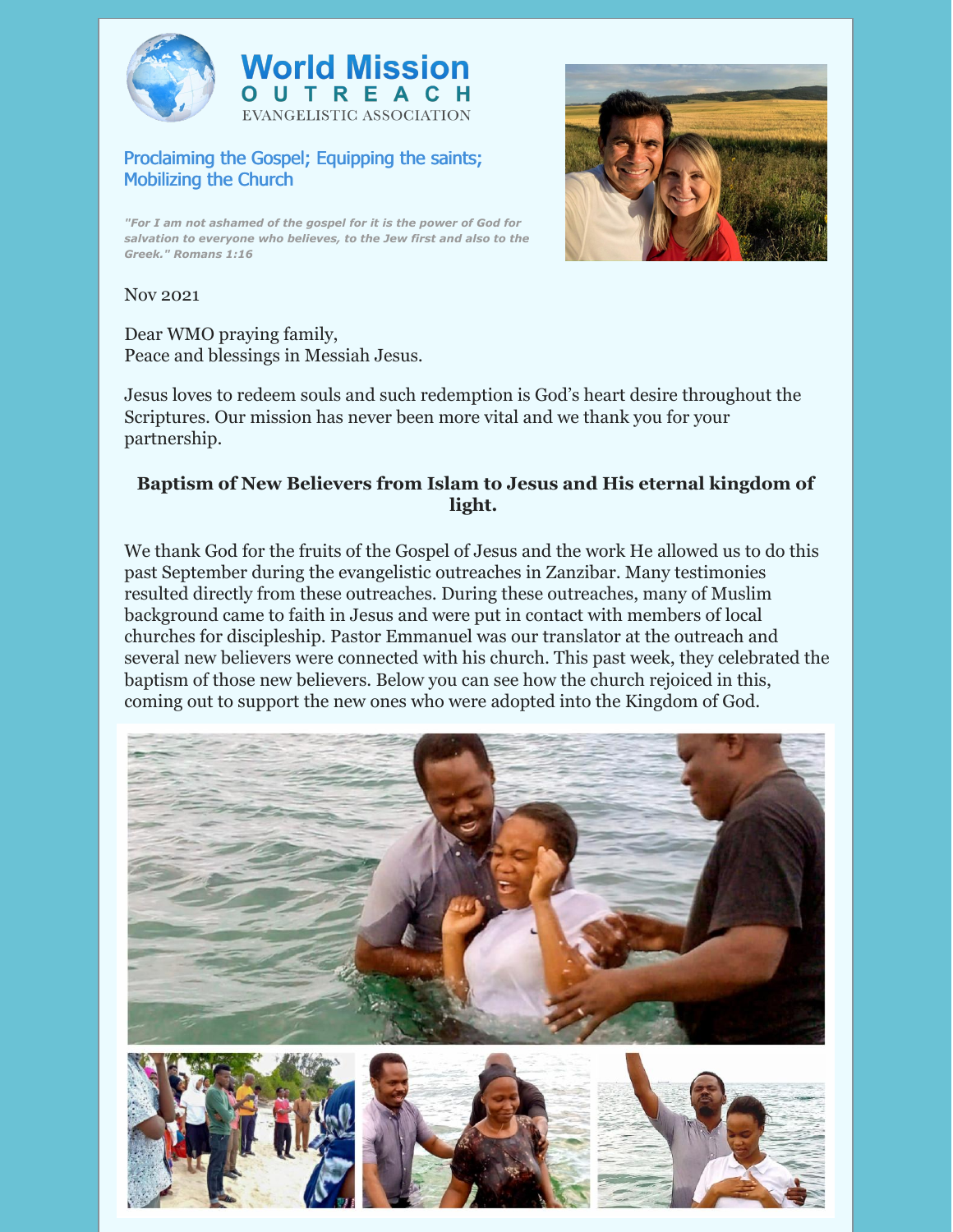## **Jesus Loves America - Truck and Trailer, tools for Evangelism**

God is speaking loudly to us to stay focused with The Gospel of Jesus. As you know, by God's grace, World Mission Outreach is now allocating half of our time to focus on sharing the Gospel in the United States.

He is allowing us to hit the ground running in America with the Gospel of Jesus. Under God's leading and the great leadership of our Board of Directors, we shared with you our need for a truck and trailer as tools for evangelism across this great country. There is a huge spiritual vacuum felt across America, and churches are praying to God for the repentance and forgiveness of sins for many. We sense the spiritual urgency to step up with the Gospel. WMO exists to proclaim, equip and mobilize the churches toward evangelism. We partner with many churches to come alongside in serving in evangelistic ministry in their communities and to encourage the churches on discipleship of new believers as Jesus said to do in Matthew 28:19.

Through a few donors, God provided the down payment for the truck and trailer. Please take a look at the video below for a little message from us. We are trusting and [believing](https://youtu.be/6ZNKT--B-_g) our Lord God to provide the rest of the funds to pay off the truck and trailer as soon as possible. We are a faith-based ministry and we know that God is faithful as we step out *in* faith to serve Him. There is no other way. We are also a debt free ministry; which allows us to focus our whole being on bringing the Gospel to the human race - to Jews and Gentiles who desperately need Jesus (Romans 1:16-17).



We know God is the provider, He is our source, and we know He provides through His people. We thank God for donors like you who have partnered with this ministry for years. As the Lord leads, please consider any donation to pay off these tools for evangelism. We need around \$70,000 to cover both. We received a great God deal. We thank God for you! Your prayer and support make this ministry possible.